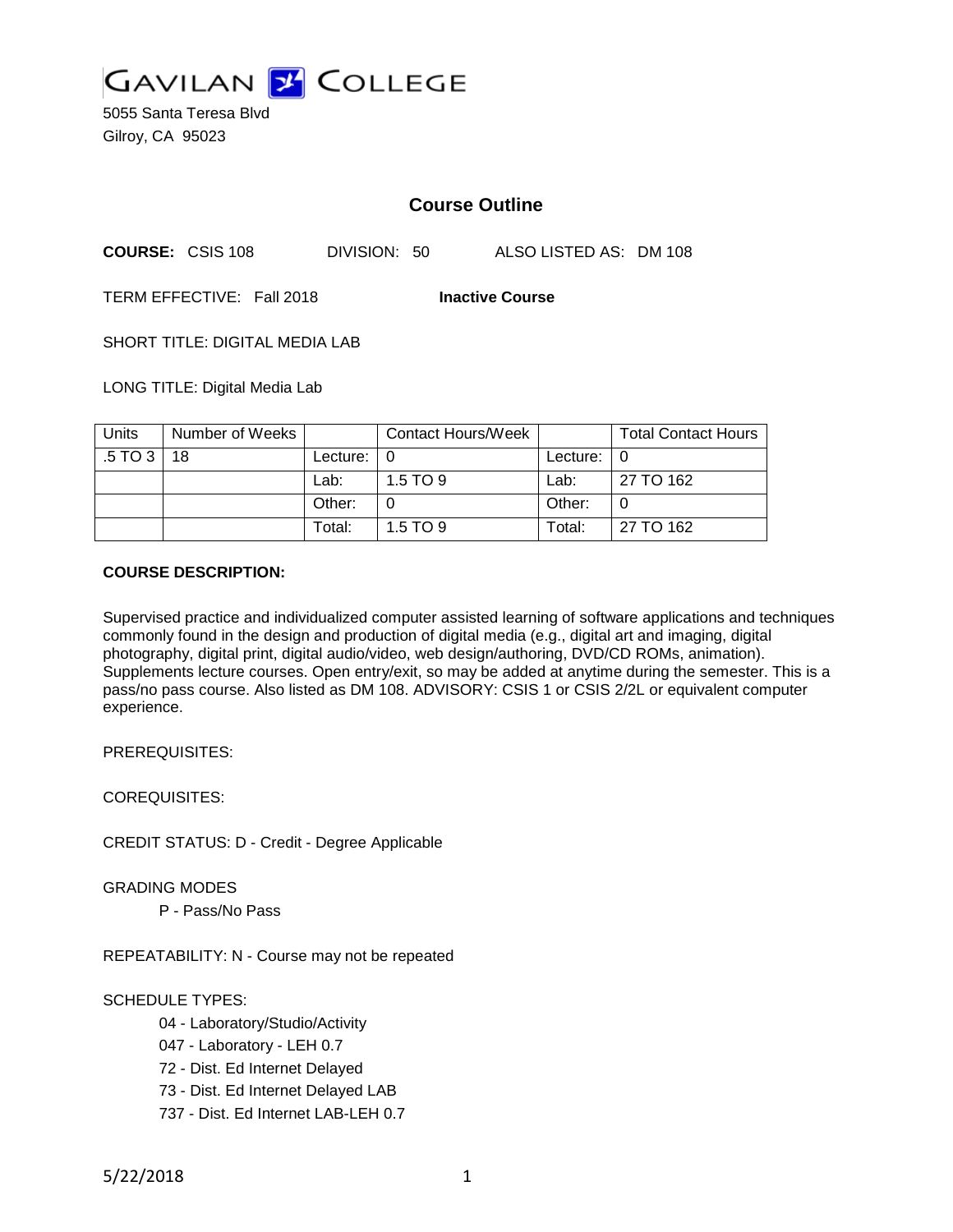## **STUDENT LEARNING OUTCOMES:**

1. Create and produce digital media projects by analyzing project and rationally determining steps to produce project in a defined timeline. Critically determine aesthetics (e.g., balance, rhythm, color) and apply skills to realize them in a cohesive manner throughout project development. Analyze project and critically determine what software and/or steps will be needed to solve design problems. ILO: 2, 5, 6, 7

Measure: performance in lab, demonstration of digital media skills, critiques by instructor & peers, project production.

2. Perform in interdisciplinary environment. Analyze others social

interaction and work in a cooperative manner.

ILO: 4, 6, 1

Measure: student's interaction & performance in lab, team work in project creation.

3. Demonstrate responsibility in project development and production by producing project on time. Analyze overall project development steps and elements then critically determine own role to play.

ILO: 6, 4, 2

Measure: meeting deadline, performance during skills application, demonstration of social interaction.

# CONTENT, STUDENT PERFORMANCE OBJECTIVES, OUT-OF-CLASS ASSIGNMENTS Inactive Course: 05/14/2018

EACH WEEK

1.5 to 9 depending on unit credit

Content:

Under supervision of an instructor, students develop projects enabling them to learn and practice skills in the use of specialized software/hardware used for design and production of digital media. This supplements regular course requirements and offerings allowing the student to progress at their own rate and skill level. Examples of tasks include: producing a video, scanning images for use in web design, authoring and burning a DVD of a video made in the TV Production class, adding 3D images to a web site designed in the Dreamweaver class, produce a portfolio to help in job hunting. Performance objectives:

Students will be able to conceive and define digital media projects. Students will demonstrate understanding and application of techniques (e.g., digital editing, digital imaging retouching, DVD production, web page layout) in digital media design and production.

While working in an interdisciplinary environment, students will be able to apply knowledge of related disciplines; integrate disparate ideas; demonstrate social skills and the ability to work in interdisciplinary teams commonly found in digital media production. If repeated, students will demonstrate refinement of skills and the ability to adapt their knowledge to other forms and/or elements of digital media.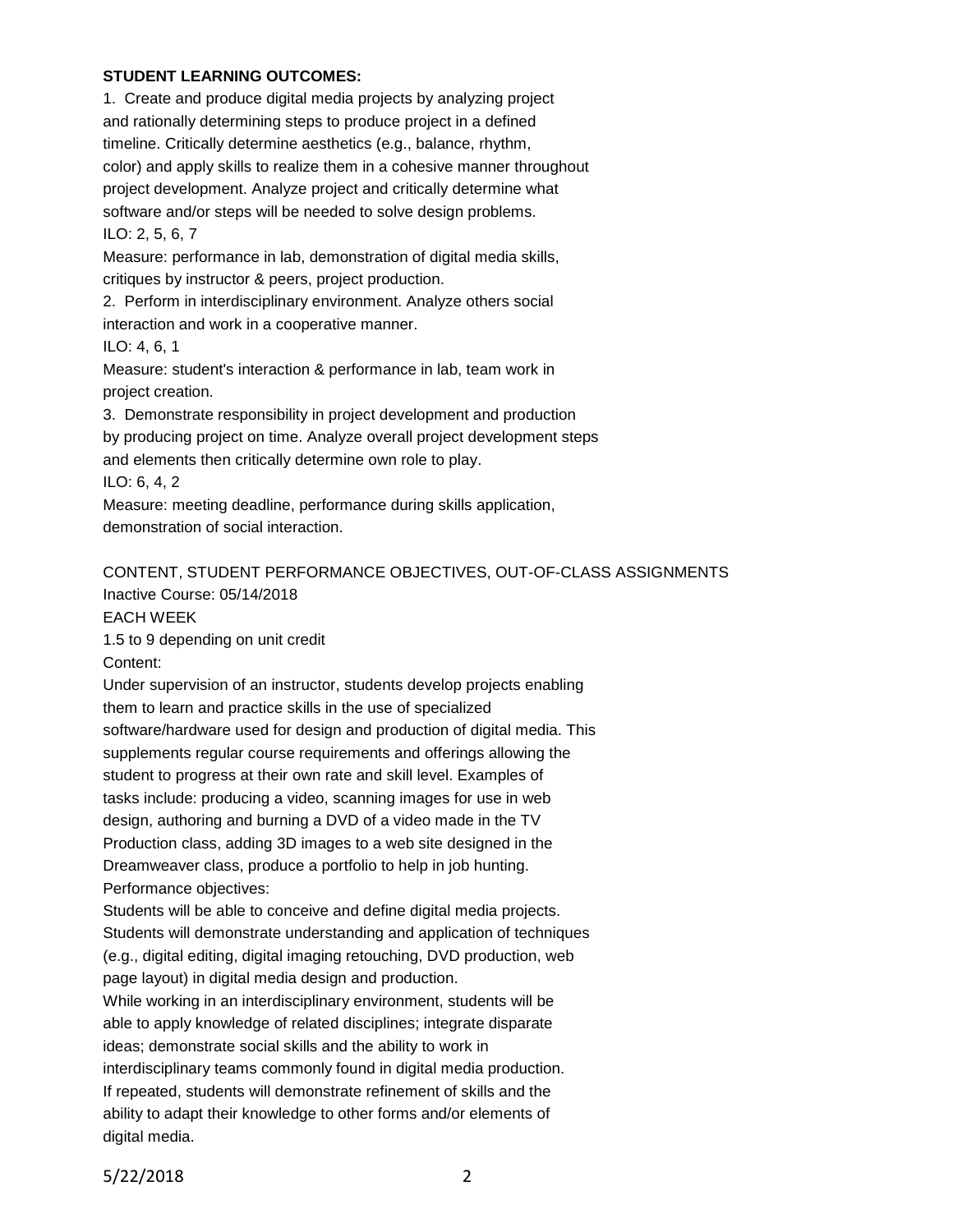#### ASSIGNMENTS:

Included in content section of course outline.

#### **METHODS OF INSTRUCTION:**

Individual study and application of learned skills in an open lab situation. Guided, on-line, and computer assisted teaching available as needed by the student.

#### **METHODS OF EVALUATION:**

This is a degree-applicable course, but substantial writing assignments are NOT appropriate, because the course primarily: Involves skill demonstrations or problem solving The problem-solving assignments required: Other: Project design and production The types of skill demonstrations required: Class performance Performance exams Other: Team produced projects. Teamwork skills. The types of objective examinations used in the course: None Other category: Students will evaluate their own projects. The basis for assigning students grades in the course: Writing assignments: 0% - 0% Problem-solving demonstrations: 35% - 45% Skill demonstrations: 25% - 35% Objective examinations: 0% - 0% Other methods of evaluation: 25% - 35%

#### **REPRESENTATIVE TEXTBOOKS:**

Handouts from the instructor, assisted learning materials, and manuals available in the lab, or other appropriate college level text.

## **ARTICULATION and CERTIFICATE INFORMATION**

Associate Degree: GAV C1, effective 200470 CSU GE: IGETC: CSU TRANSFER: Transferable CSU, effective 200470 UC TRANSFER: Not Transferable

SUPPLEMENTAL DATA: Basic Skills: N Classification: Y Noncredit Category: Y

5/22/2018 3